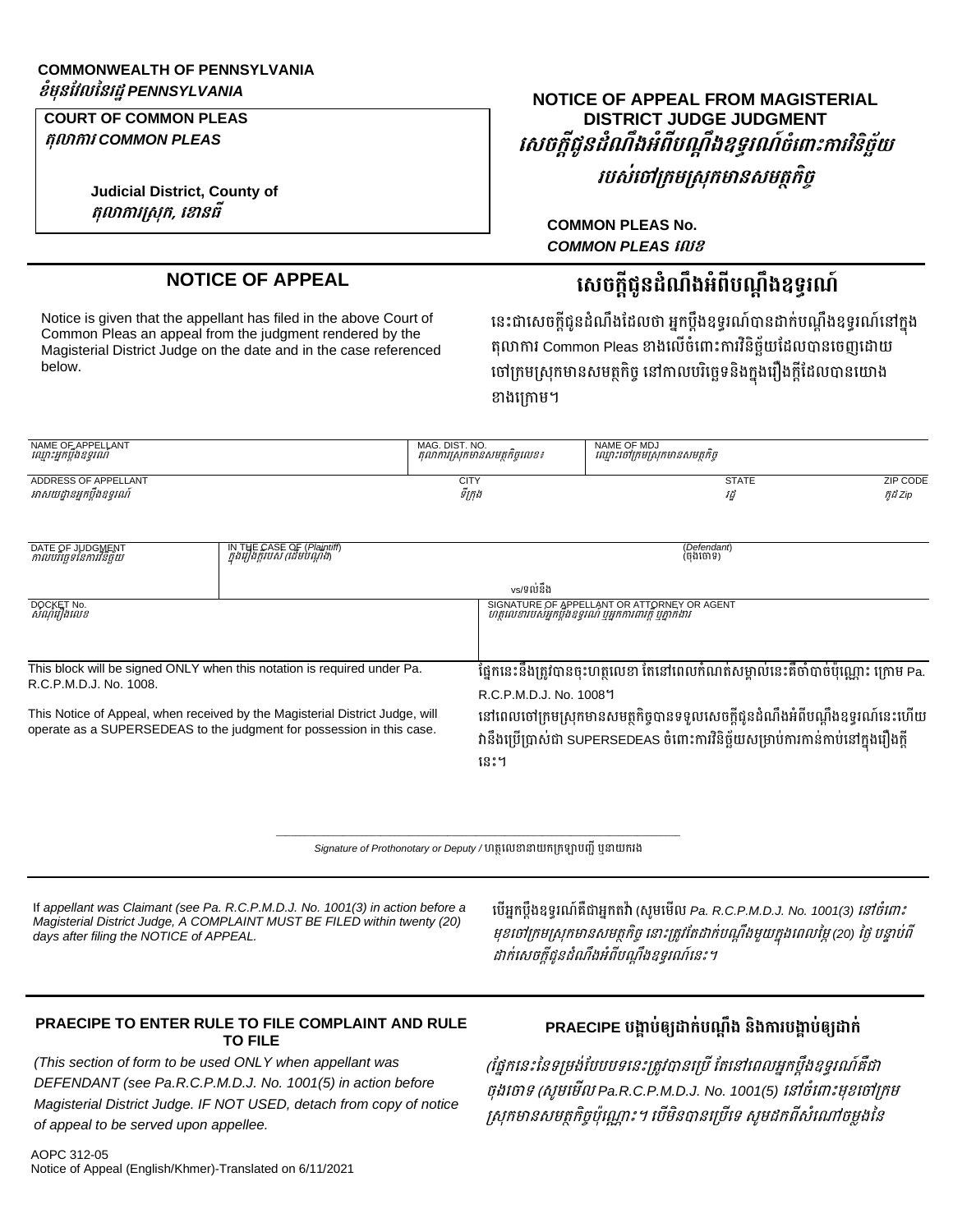Enter rule upon \_\_\_\_\_\_\_\_\_\_\_\_\_\_\_\_\_\_\_\_\_\_\_\_\_\_\_\_\_\_\_\_\_\_\_ ប្ងគាប្់ចំន ាេះ \_\_\_\_\_\_\_\_\_\_\_\_\_\_\_\_\_\_\_\_\_\_\_\_\_\_\_\_\_\_\_\_\_\_\_

appellee(s), to file a complaint in this appeal (Common Pleas No. \_\_\_\_\_\_\_\_\_\_\_\_\_\_\_\_\_\_\_\_ ) within twenty (20) days after service of rule or suffer entry of judgment of non pros.

### សេចក្ដីជូនដំណឹងអំពីបណ្ដឹងឧទ្ធរណ៍ ដែលត្រូវប្រគល់ជូនចុងចោទបណ្ដឹង ឧទ្ធរណ៍។

**PRAECIPE:** To Prothonotary **PRAECIPE៖** ជូ នាយក្ក្ក្ឡាប្ញ្ជី

 $\alpha$  *Name of appellee(s)* and  $\alpha$  and  $\alpha$  are set  $\alpha$  and  $\alpha$  are set  $\alpha$  and  $\alpha$   $\alpha$   $\beta$   $\alpha$   $\beta$   $\alpha$   $\beta$   $\alpha$   $\beta$   $\alpha$   $\beta$   $\beta$   $\alpha$   $\beta$   $\alpha$   $\beta$   $\alpha$   $\beta$   $\beta$   $\alpha$   $\beta$   $\beta$   $\alpha$   $\beta$   $\beta$   $\alpha$   $\beta$ 

ដែលជាចុងចោទបណ្តឹងឧទ្ធរណ៍ ឲ្យដាក់បណ្តឹងមួយនៅក្នុងបណ្តឹងឧទ្ធរណ៍នេះ (Common Pleas នលខ\_\_\_\_\_\_\_\_\_\_\_\_\_\_\_\_\_\_\_\_ ) ក្នុងនេលនមៃ(20) នងៃប្នទាប្់ ពីការប្រគល់ការបង្គាប់ ឬក៏ព្រមអនុញ្ញាតការវិនិច្ឆ័យដោយអនុគ្រោះដល់ ចុងចោទ។

**\_\_\_\_\_\_\_\_\_\_\_\_\_\_\_\_\_\_\_\_\_\_\_\_\_\_\_\_\_\_\_\_\_\_\_\_\_\_\_\_\_\_\_\_\_\_\_\_\_\_** Signature of appellant or attorney or agent / ហត្ថលេខារបស់អ្នកប្ដឹងឧទ្ធរណ៍ ឬអ្នកការពារក្ដី ឬភ្នាក់ងារ

**RULE:** To \_\_\_\_\_\_\_\_\_\_\_\_\_\_\_\_\_\_\_\_\_\_\_\_\_\_\_\_\_\_ , appellee(s) **បង្គ ប់៖** ជូ \_\_\_\_\_\_\_\_\_\_\_\_\_\_\_\_\_\_\_\_\_\_\_\_\_\_\_\_\_\_\_, ចុងន ាទ្ប្ណដឹងឧទ្ធរណ៍ Name of appellee(s) *ល្មោះចុងចោទបណ្តឹងឧទ្ធរណ៍* (1) You are notified that a rule is hereby entered upon you to file a complaint in this appeal within twenty (20) days after the date of service of this rule upon you by personal service or by certified or registered mail. (1) អ្នកបានទទួលសេចក្ដីជូនដំណឹងថា ការបង្គាប់មួយត្រូវបានធ្វើឡើងនៅ ទីនេះចំពោះអ្នក ឲ្យដាក់បណ្តឹងមួយនៅក្នុងបណ្តឹងឧទ្ធរណ៍នេះក្នុងពេលម្ភៃ (20) ថ្ងៃ បន្ទាប់ពីកាលបរិច្ឆេទនៃការប្រគល់ការបង្គាប់នេះចំពោះអ្នក តាមរយៈការប្រគល់ផ្ទាល់ខ្លួន ឬក៏តាមសំបុត្រដែលមានការបញ្ជាក់ឬ ការចុេះប្ញ្ជី។ (2) If you do not file a complaint within this time, a JUDGMENT OF NON PROS MAY BE ENTERED AGAINST YOU. (2) បើអ្នកមិនដាក់បណ្តឹងមួយក្នុងពេលនេះទេ ការវិនិច្ឆ័យដោយអនុគ្រោះដល់ ចងចោទអាចត្រូវបានចេញប្រឆាំងនឹងអ្នក។ (3) The date of service of this rule if service was by mail is the date of the mailing. (3) កាលបរិច្ឆេទនៃការប្រគល់ការបង្គាប់នេះ បើការប្រគល់នោះធ្វើតាមសំបុត្រ គឺកាលបរិច្ឆេទនៃការផ្ញើសំប្បុត។ Date:\_\_\_\_\_\_\_\_\_\_\_\_, 20 \_\_\_\_\_\_ កាលប្រិនចឆទ្៖\_\_\_\_\_\_\_\_\_\_\_\_, 20 \_\_\_\_\_\_

> **\_\_\_\_\_\_\_\_\_\_\_\_\_\_\_\_\_\_\_\_\_\_\_\_\_\_\_\_\_\_\_\_\_\_\_\_\_\_\_\_\_\_\_\_\_\_\_\_\_\_** *Signature of Prothonotary or Deputy* / ហត្ថលេខានាយកក្រឡាបញ្ជូ ឬនាយករង

#### **YOU MUST INCLUDE A COPY OF THE NOTICE OF JUDGMENT/TRANSCRIPT FORM WITH THIS NOTICE OF APPEAL.**

The appellee and the magisterial district judge in whose office the judgment was rendered must be served with a copy of this Notice pursuant to Pa.R.C.P.M.D.J. 1005(A).

## **អនក្ក្ត្ូែវត្រួមបញ្ចូលេំស ចមលងននសេចក្ដីជូនដ្ំណឹងអំពី ក រែិនិចឆ័យ/ទ្ក្មង់វបបបទ្ក្បត្ិច រិក្ ជ មួយសេចក្ដីជូនដ្ំណឹងអំពីបណតឹង ឧទ្ធរណ៍សនោះ។**

ចុងចោទបណ្តឹងឧទ្ទរណ៍និងចៅក្រមស្រុកមានសមត្ថកិច្ច ដែលការិយាល័យ របស់គាត់បានចេញនូវការវិនិឆ្ឆ័យ ត្រូវតែទទួលសំណៅចម្លងនៃ សេចក្ដីជូនដំណឹងនេះ ស្របតាម Pa.R.C.P.M.D.J. 1005(A)។